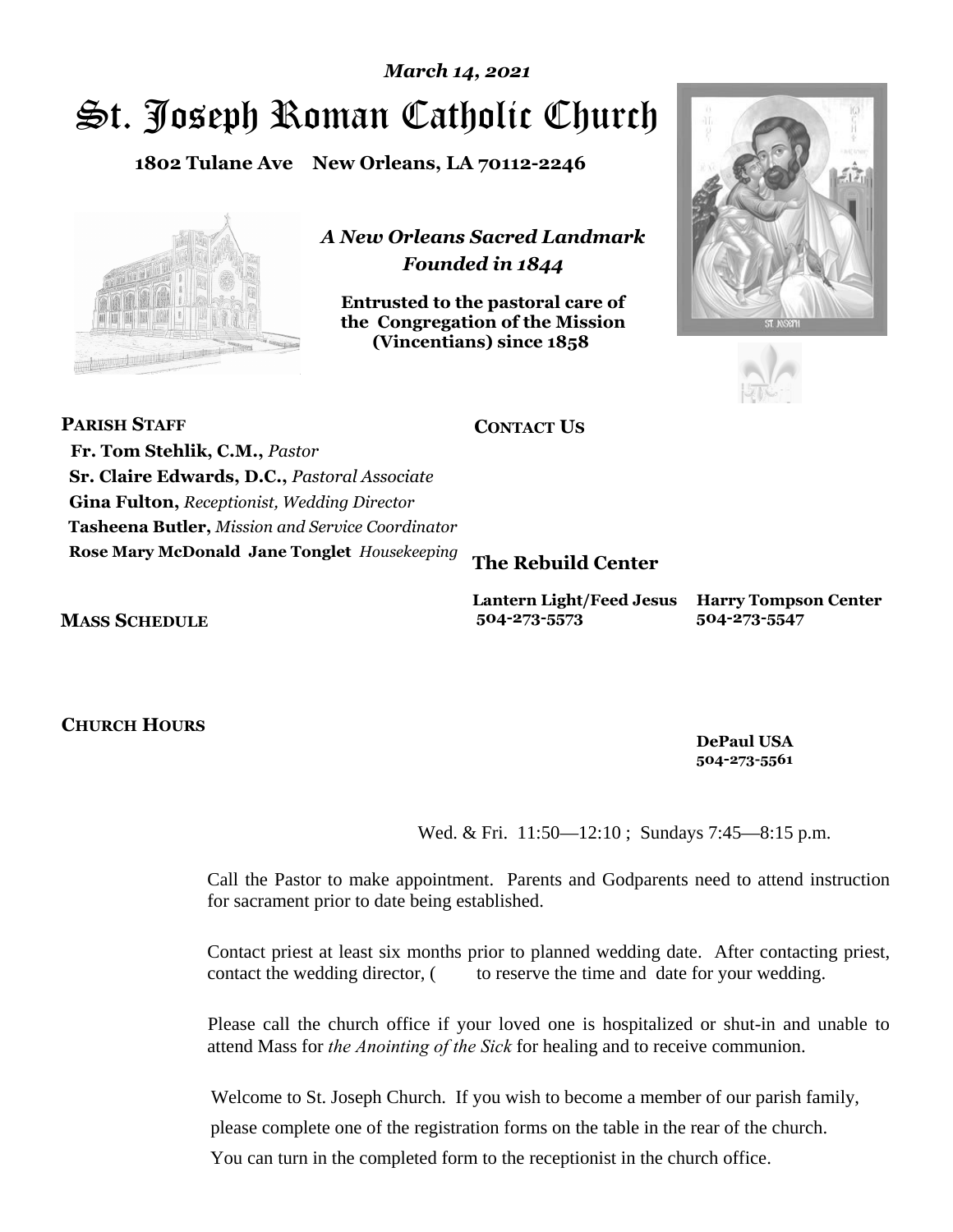# **Fourth Sunday Of Lent** March 14, 2021



### **10:00 am + Rosalie Blady; + Jacqulyn Saulney; + Pirjo Bragge**

 **8:30 pm** *St. Joseph Parishioners and Benefactors*

| Monday, March 15, 2021-                                                         | Sunday, Mar 14, One in Faith $\#989$                              |
|---------------------------------------------------------------------------------|-------------------------------------------------------------------|
| 12:15 pm + Ernestine V. Reed; Souls in Purgatory                                | <b>READINGS FOR THE WEEK</b>                                      |
| Tuesday, March 16, $2021-$                                                      | Monday: Is 65:17-21; Ps 30:213; Jn 4:43-54                        |
| $12:15$ pm + Mary Mangiaracina; Antoney D' Alfonso                              | Tuesday: Ez 47:1-12; Ps 46:2-9; Jn 5:1-16                         |
| Wednesday, March 17, 2021—St. Patrick                                           | Wednesday: Is 49:8-15; Ps 145:8-18; Jn 5:17-30                    |
| 12:15 pm Souls in Purgatory; + Bryan Garcia                                     | Thursday: Ex 32:7-14; Ps 106:19-23; Jn 5:31-47                    |
| Thursday, March $18, 2021$ —                                                    | Fri: 2 Sm 7:4-16; Ps 89; Rm 4:13-22; Mt 1:16-24                   |
| 12:15 pm Brian D' Alfonso; Bette & Ken Kussman                                  | Saturday: Jer 11:18-20; Ps 7:2--12; Jn 7:40-53                    |
| Friday, March 19, 2021—St. Joseph<br>12:00 pm All Devotees of St. Joseph, P & B | Sunday: Jer 31:31-34; Ps 51:3-4, 12-15;<br>Heb 5:7-9; Jn 12:20-33 |

#### **YOUR PRAYERS ARE ASKED FOR THE FOLLOWING PARISHIONERS , WHO ARE IN NEED OF HEALING:**

 Dorothy Alexander, Jorge Arzuaga, Beatrice Augustin, Anthony Blaise, Clarke Bordelon, Lawrence & Mamie Brown, Angelle Campbell; John & Cindi Caron, Julianna Chevalier; Betsy Conners, Sue Dakote, Gretchen Delo, Joyce Delo, Mary Duet, John & Kathleen Gebbia, Sylvia Daily-Powell, Joseph Delay, Terry Eggleston, Linda Elwood, Heather Faircloth, Frances Fiegler, Darrell & Ramona Ford, Donald Frazier, June & Mark Eiserloh, Shirley Gaither, Roselyn Hansen, John Hakanson, Sarah Hollier-Watkins, Marvin Johnston, Jim Karam, Bill Kroetz, Ken & Bette Kussman, Nowell Lacking, Landy Lanza, James Leung, Andrew Marino, Sara Marino, Karen McCoy, Donna Moore, Maura O'Donovan, CHF, Tina Roderfeld, Bernie Saul; Pippy Sanders, Louise Sonnier, Mel & Gaspar Schiro; Theard Simms, Fr. Tom Stehlik, CM, Virginia Stehlik, Malcolm Taylor, Jane Tonglet, Fritz Tripkovich, Corliss Truhill; Georgiana Prevost, Marion Vaughn, Juanita Ware, Cathleen Ward, Warren Webster, Mary Willis, Lynn Williams, C & JA Slocum.

### **St. Joseph Altar** Catholic Tradition **Catholic Tradition**

The people of Sicily prayed. For too long there had been no rain to nourish the crops that sustained life for most of the island. As they walked through their barren fields, only a sea of dust and withered vines remained from what had once been row upon row of brightly colored fruits and vegetables. They pleaded to St. Joseph, who had provided for Mary and Jesus, for relief from the famine that gripped them. At last the skies opened, sendi those in need.

Today, the artistic quality of the breads, cookies and pastries, in such shapes as chalices, staffs and sandals, rivals the exquisite flavor of the food. Though immigrants introduced the custom of the Altar here in America, today the celebration has become a community celebration of people from diverse heritage that brings together the faithful who honor St. Joseph for a variety of reasons.

For all who participate St. Joseph's Feast Day, the celebration is a faith tradition that centers on the entire family. Many families pray that having a St. Joseph Altar will bring special blessings. And it is common to hear stories about blessings received, which are attributed to the intercession of St. Joseph. The foods on the<br>altar and shared throughout the day are acquired through *begging*, a symbol gesture that represents what the<br>

Whether a St. Joseph Altar is an elaborate display at an elegant church or a humble table in a modest home, it is a reflection of deep appreciation for St. Joseph, the patron of those in need—families, workers, the perse-<br>cuted, the poor, those who are preparing for marriage or want to start a family and the dying. Throughout the<br>c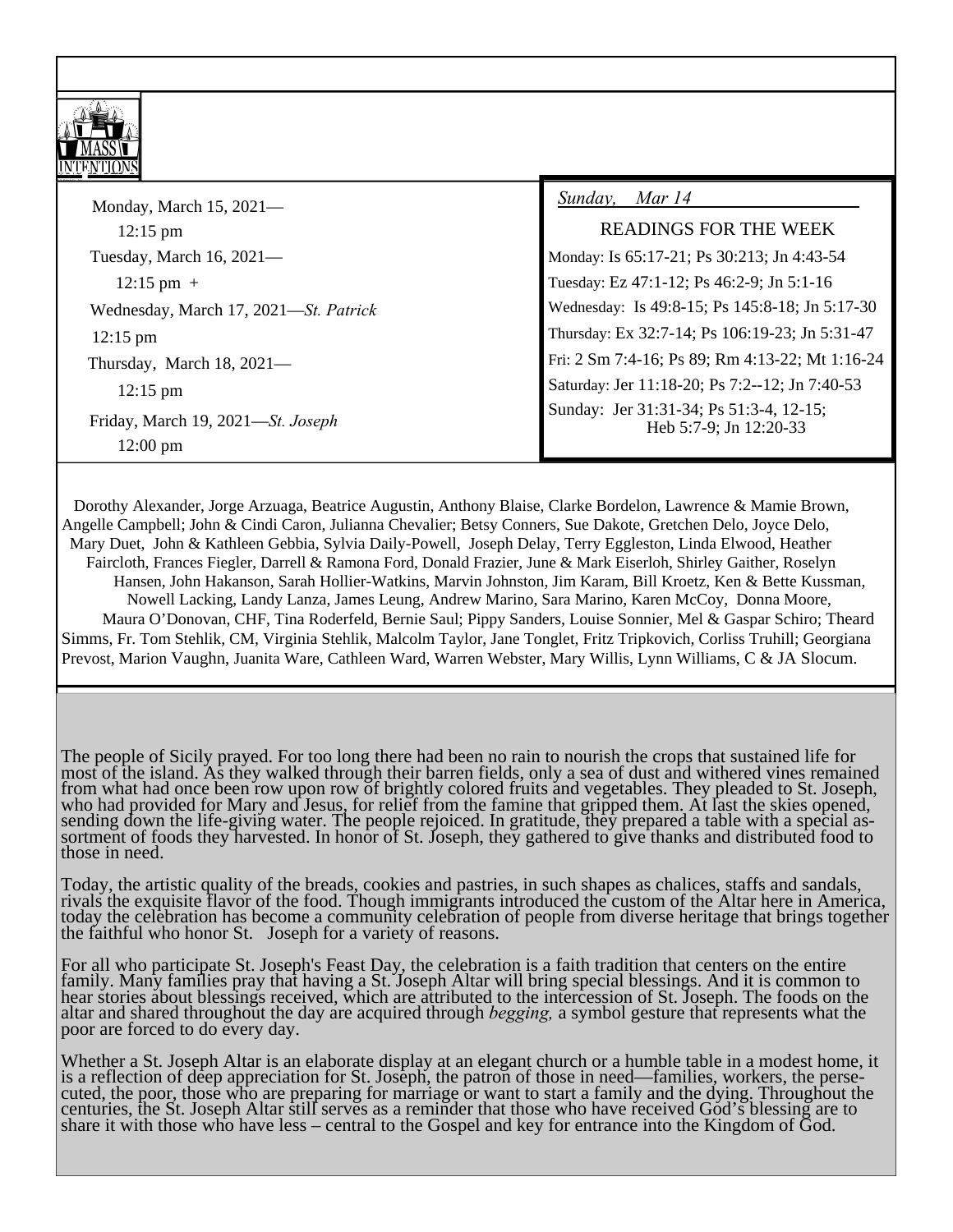God sent his Son into the world so that the world might be saved through him. *— John 3:17*

**TREASURE & STEWARDSHIP March 7, Parish..…………\$ 5,395.00 Capital Campaign………..28,288.00** *Thank you for your generosity*

 **Lenten Adoration**. Every Wednesday during Lent we will have Adoration with Readings and Songs of Praise from 5:30 pm until 6:30 pm. **Year of St. Joseph**– Every Wednesday during the year dedicated to honor St. Joseph, the 12:15 Mass will be followed by the Novena Prayer and Exposition of the Blessed Sacrament until 1:30 pm. During Adoration, the *Prayer of Consecration to St. Joseph, the Novena Prayer* and the *Litany of St. Joseph* are prayed.

**Way of the Cross—**On Friday, March 26 we will have the Stations of the Cross at 6:30 pm in Church, followed by the Annual Fish Fry. To sign up, please fill out the small paper in your pew and place it in the wooden collection boxes, located in the aisles at the entrance of the church.

#### **GOD'S MERCY**

ľ

I !<br>.

> Today's reading from the second book of Chronicles contains a sort of "mini-history" of Israel. It highlights God's mercies in choosing Cyrus the Persian to be an instrument of deliverance when the people were in captivity in Babylon. Despite their sinfulness and the deserved punishment they were undergoing, God's mercy was lavished on the people in the form of a miraculous act of liberation.

 The Letter to the Ephesians, in much more theological terms, gives a similar account of a God "who brought us to life with Christ—by grace you have been saved." The author stresses that it was when we were "dead in our transgressions" that God saved us, an act of pure grace. He emphasizes that it is not our own efforts that freed us from sin ("this is not from you"); rather, "it is the gift of God." This, of course, is the heart of the entire Pauline corpus, that salvation comes to us by faith in God's mercy, revealed in the death of Jesus.

#### **CHARTER FOR THE PROTECTION OF CHILDREN AND YOUNG PEOPLE**

In response to the Charter for the Protection of Children and Young People from the United States Conference of Catholic Bishops, the Archdiocese of New Orleans continues to make the Hot Line available for anyone who has been hurt or sexually abused by anyone who works for the Church. The Hot Line continues to be available; the number is (504) 522-5019. In continuing our commitment to support and to heal, we invite and encourage individuals who have been hurt or sexually abused recently or in the past by clergy, religious or other employees of the Archdiocese to call our Hot Line and your message will be received confidentially by a mental health professional. Anyone can make a direct call during regular business hours to the Victims' Assistance Coordinator at (504) 861-6253.